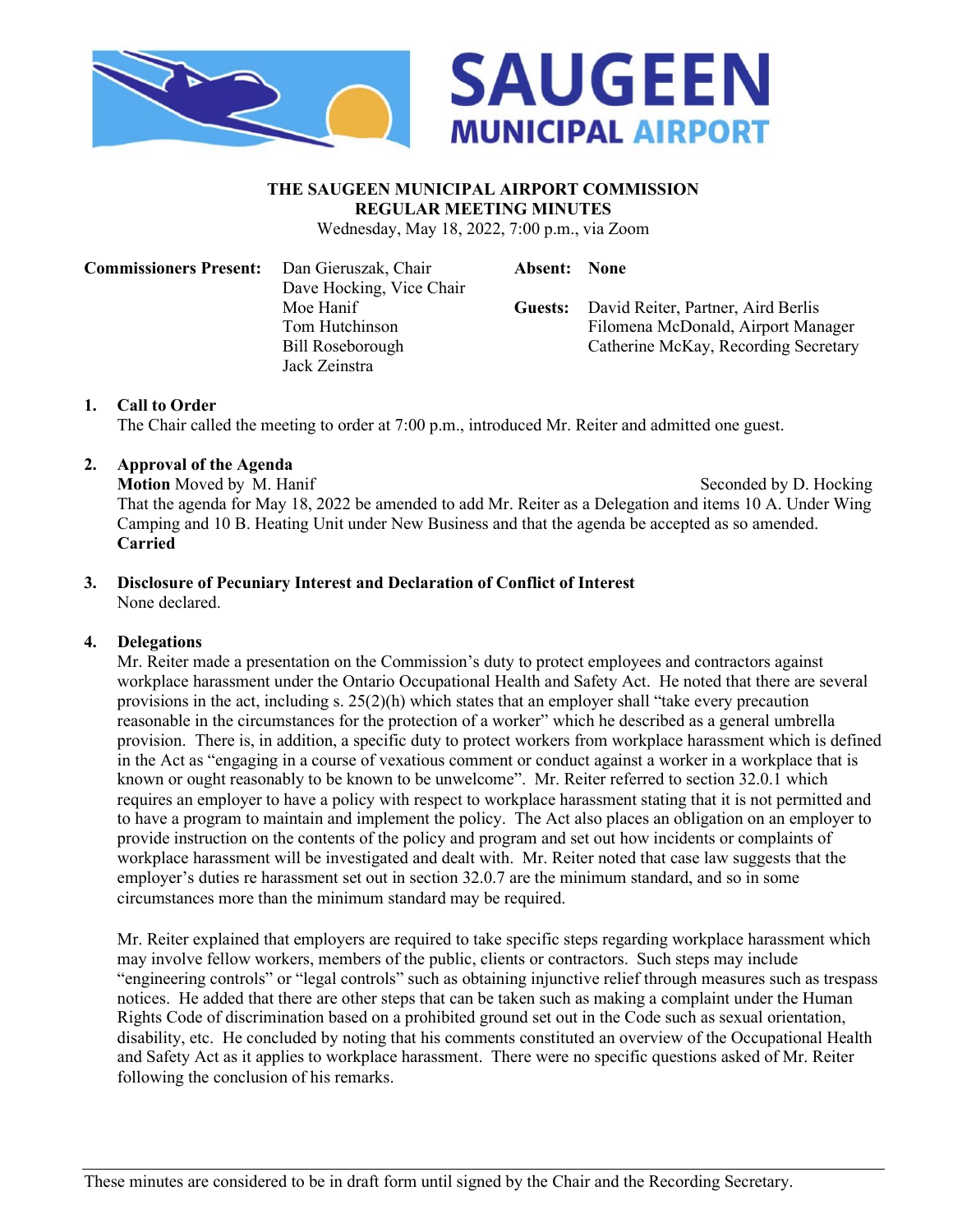#### **5. Adoption of April 30, 2022 Minutes Motion** Moved by D. Hocking Seconded by J. Zeinstra That the minutes of the April 30, 2022 meeting be approved as circulated. **Carried**

## **6. Action Items Arising from Minutes**

Commissioner Hutchinson noted that the minutes of the Commission's April 6, 2022 meeting respecting the Ontario Not-for-Profit Corporations Act Compliance Process stated that he informed the Commission that West Grey was in discussions with Grey Highlands on the matter. In fact, it was the West Grey Chamber of Commerce that was in discussions with the Grey Highlands Chamber of Commerce.

There were no other items arising from the minutes.

The Commission proceeded to item 11 on the agenda.

#### **11. In Camera**

**Motion** Moved by T. Hutchinson Seconded by M. Hanif

That the Commission convene in closed session at 7:10 p.m. in accordance with Section 239(1) of the Municipal Act in order to address matters pertaining to litigation or potential litigation, including matters before administrative tribunals, specifically regarding an incident of trespass on April 23, 2022; advice that is subject to solicitor/client privilege, including communications necessary for that purpose, specifically information pertaining to obligations of Commissioners to contractors under the Ontario Occupational Health and Safety Act; and matters about an identifiable individual, including employees/contractors, specifically regarding a Respect in the Workplace complaint. **Carried**

Mr. Reiter, the Airport Manager and the Recording Secretary remained for the in camera portion. One guest attending the meeting by Zoom was moved to a waiting room for the closed session.

The Saugeen Municipal Airport Commission reconvened in open session at 8:11 p.m. and the Chair confirmed that the Board had gone in closed session in accordance with Section 239(1) of the Municipal Act and discussed matters pertaining to litigation or potential litigation, including matters before administrative tribunals, specifically regarding an incident of trespass on April 23, 2022; advice that is subject to solicitor/client privilege, including communications necessary for that purpose, specifically information pertaining to obligations of Commissioners to contractors under the Ontario Occupational Health and Safety Act; and matters about an identifiable individual, including employees/contractors, specifically regarding a Respect in the Workplace complaint.

The guest was readmitted to the open session.

#### **12. Direction Coming Out of In Camera**

**Motion** Moved by D. Hocking Seconded by J. Zeinstra That the Saugeen Municipal Airport Commission approve direction to the Chair as provided in the closed session. **Carried**

## **7. Correspondence Requiring Action**

## **A. Request for Fee Structure**

The Chair noted that the Commission should annually review its fee structure and should review minutes to determine if this was done in the past.

#### **8. Public Notification**

There were no public notifications.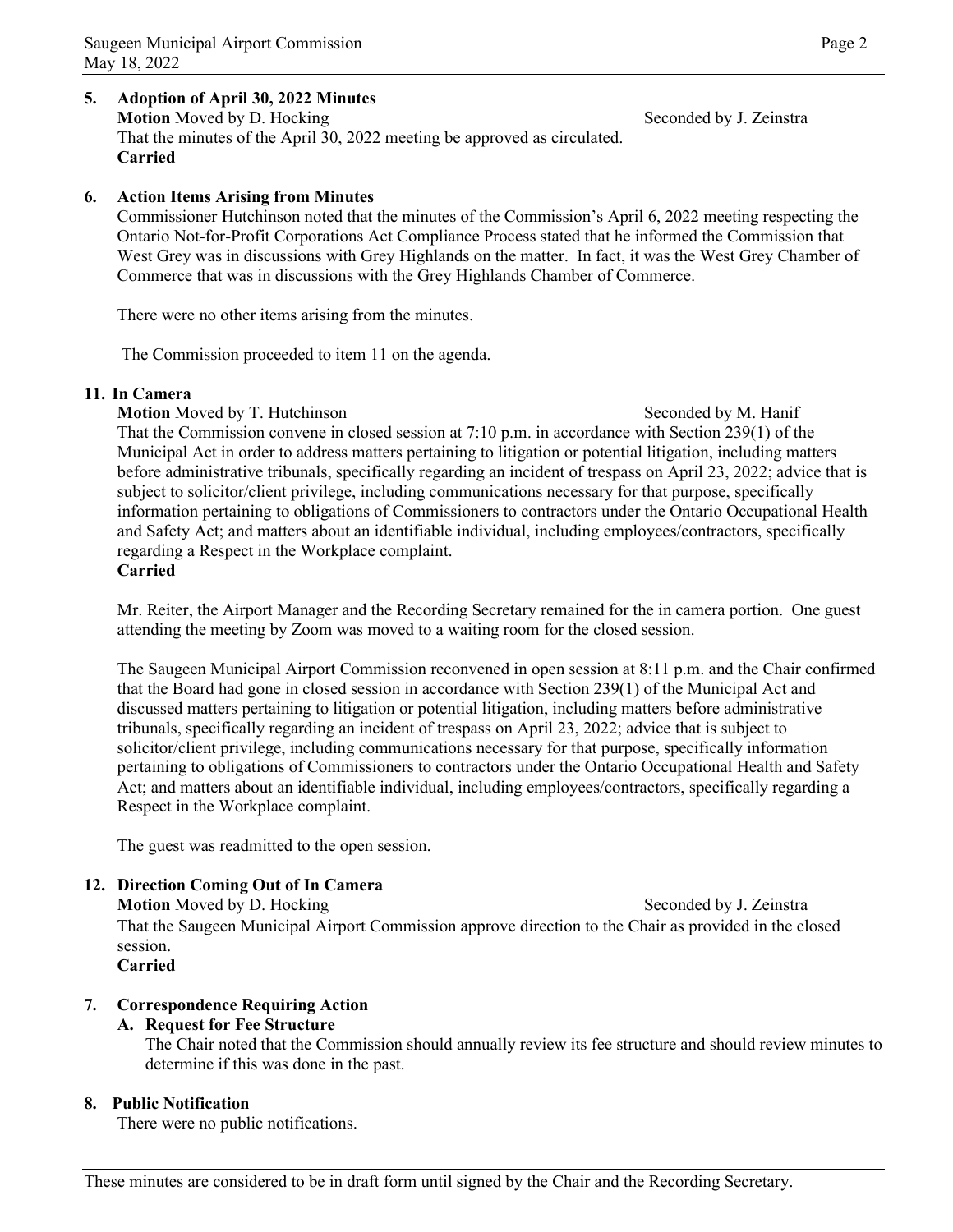#### **9. Reports**

# **A. Financial Reports**

- **i. Motion** Moved by B. Roseborough Seconded by M. Hanif That the Financial Reports be approved as circulated. **Carried**
- **ii. Motion** Moved by D. Hocking Seconded by T. Hutchinson That the Draft Audit be received for information. **Carried**
- **iii. Motion to Approve Signing the Auditor's Representation Letter Motion** Moved by J. Zeinstra Seconded by B. Roseborough That the Commission approve signing the Auditor's representation letter. **Carried**

## **B. Airport Manager's Report**

The Airport Manager informed the Commission that there had been an increase of 58 aircraft visiting the airport in April compared to the same month the previous year

**Motion** Moved by T. Hutchinson Seconded by D. Hocking That the Airport Manager's report be approved as circulated. **Carried**

# **C. COPA 54**

Commissioner Zeinstra reported on COPA 54, noting that two meetings had been held this month. He explained that correspondence was received in the form of an email from the President of COPA National and that COPA 54 was moving forward with consolidating its position and is currently in a holding pattern. The membership is still alive. although not actively involved with the national organization. A new organization, the Friends of the Saugeen Municipal Airport, has been formed and will be open for general membership on Saturday, May 21, 2022. Work is ongoing with the airport to identify a General Co-ordinator of Aviation to support the new organization. The Friends of the Saugeen Municipal Airport plan to financially support the new information system and has struck a committee to organize a children's flying event. It has also established a social committee to increase its reach beyond what was done in the past. Commissioner Zeinstra noted that the new organization may be more relevant to users of the airport.

#### **10. New Business**

#### **A. Under Wing Camping**

The Chair explained that COPA National has a brochure on under wing camping which involves people who fly, travelling with their camping gear. The Chair asked if there were any questions and Commissioners Hanif and Hutchinson stated their support for the airport participating in such activities. Commissioner Hutchinson raised the question of after-hours access to facilities and the Chair explained that this is an issue to be worked on. The Chair noted last year's successful event involving RV camping at the airport and he has discussed with the Airport Manager where there are good spots at the airport for under wing camping.

#### **B. Heating Unit**

The Airport Manager explained that the estimate to repair the heating unit/air conditioner which is leaking freon is approximately \$700 - 800. She noted that she has the authority to approve expenditures of up to \$1,000 but due to uncertainty as to the final amount, she asked the Commission for approval to spend up to \$1,500. Commissioner Roseborough asked about the age of the unit and the Airport Manager explained that it was acquired four years ago and there is no warranty remaining.